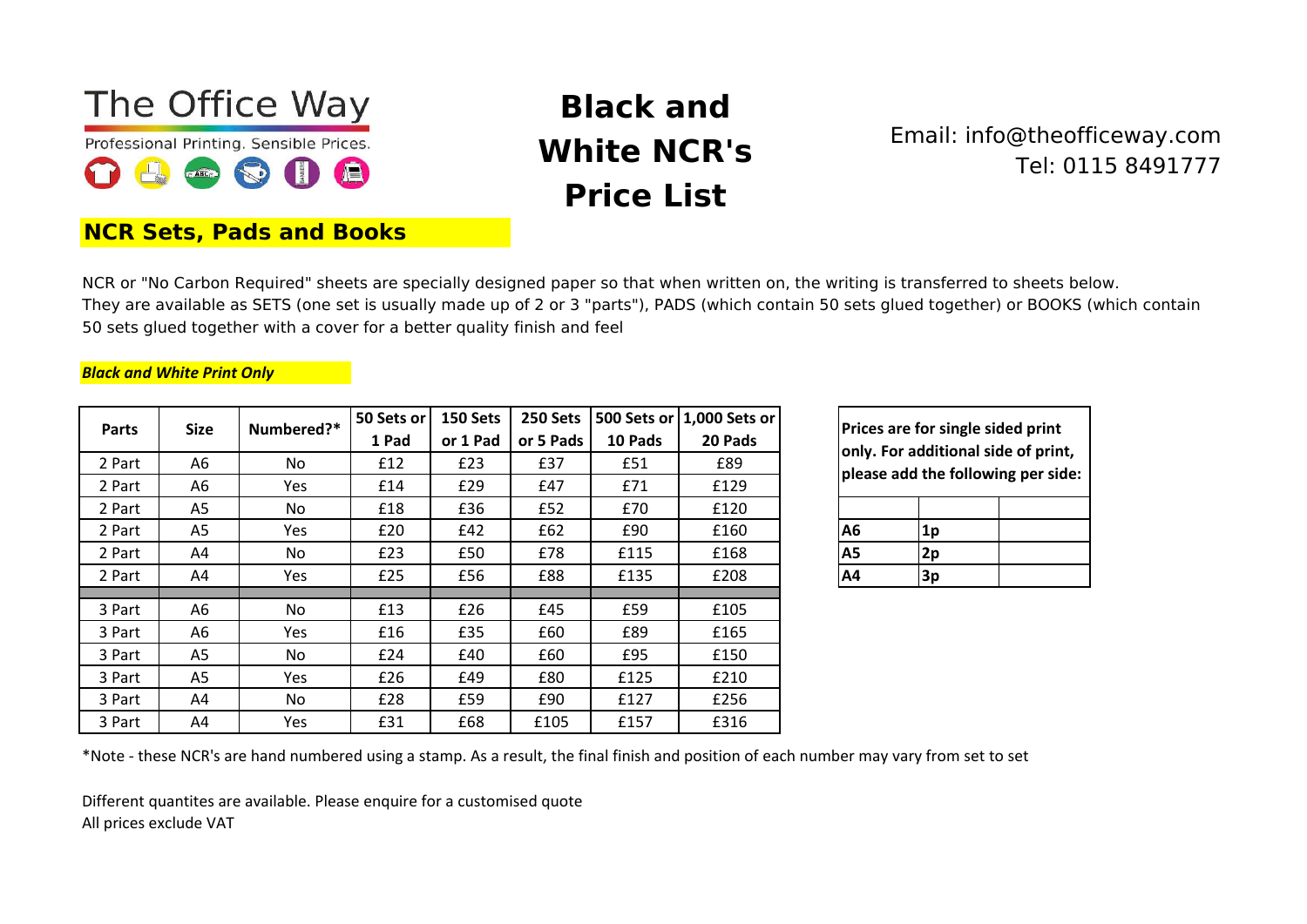

# **Colour NCR's Price List**

## Email: info@theofficeway.com Tel: 0115 8491777

### **NCR Sets, Pads and Books**

NCR or "No Carbon Required" sheets are specially designed paper so that when written on, the writing is transferred to sheets below. They are available as SETS (one set is usually made up of 2 or 3 "parts"), PADS (which contain 50 sets glued together) or BOOKS (which contain 50 sets glued together with a cover for a better quality finish and feel

#### *Full Colour Print*

|              |             | <b>NCR Sets and Pads</b> |                       |                        |                          |              | <b>NCR Books</b> |            |                       |
|--------------|-------------|--------------------------|-----------------------|------------------------|--------------------------|--------------|------------------|------------|-----------------------|
| <b>Parts</b> | <b>Size</b> | Numbered?                | 250 Sets<br>or 5 Pads | 500 Sets or<br>10 Pads | 1,000 Sets<br>or 20 Pads | <b>Parts</b> | <b>Size</b>      | Numbered?  | <b>250 Se</b><br>5 Pa |
| 2 Part       | A5          | No.                      | £80                   | £115                   | £160                     | 2 Part       | A <sub>5</sub>   | No.        | £9                    |
| 2 Part       | A5          | Yes                      | £85                   | £125                   | £180                     | 2 Part       | A <sub>5</sub>   | Yes        | £1C                   |
| 2 Part       | A4          | No.                      | £100                  | £150                   | £230                     | 2 Part       | A4               | No.        | £11                   |
| 2 Part       | A4          | Yes                      | £110                  | £160                   | £250                     | 2 Part       | A4               | <b>Yes</b> | £11                   |
|              |             |                          |                       |                        |                          |              |                  |            |                       |
| 3 Part       | A5          | No.                      | £90                   | £130                   | £210                     | 3 Part       | A5               | No.        | £11                   |
| 3 Part       | A5          | Yes                      | £95                   | £140                   | £230                     | 3 Part       | A5               | <b>Yes</b> | £11                   |
| 3 Part       | A4          | No.                      | £120                  | £190                   | £340                     | 3 Part       | A4               | No.        | £14                   |
| 3 Part       | Α4          | Yes                      | £125                  | £200                   | £360                     | 3 Part       | A4               | Yes        | £14                   |

| <b>NCR Sets and Pads</b> |                |           |           |                                                | <b>NCR Books</b> |              |                |            |        |         |                                                     |
|--------------------------|----------------|-----------|-----------|------------------------------------------------|------------------|--------------|----------------|------------|--------|---------|-----------------------------------------------------|
| <b>Parts</b>             | <b>Size</b>    | Numbered? | or 5 Pads | 250 Sets   500 Sets or   1,000 Sets<br>10 Pads | or 20 Pads       | <b>Parts</b> | <b>Size</b>    | Numbered?  | 5 Pads | 10 Pads | 250 Sets or  500 Sets or  1,000 Sets or <br>20 Pads |
| 2 Part                   | A <sub>5</sub> | <b>No</b> | £80       | £115                                           | £160             | 2 Part       | A <sub>5</sub> | <b>No</b>  | £90    | £130    | £200                                                |
| 2 Part                   | A5             | Yes       | £85       | £125                                           | £180             | 2 Part       | A <sub>5</sub> | <b>Yes</b> | £100   | £140    | £220                                                |
| 2 Part                   | A4             | No        | £100      | £150                                           | £230             | 2 Part       | A4             | No         | £110   | £170    | £280                                                |
| 2 Part                   | A4             | Yes       | £110      | £160                                           | £250             | 2 Part       | A4             | <b>Yes</b> | £115   | £180    | £300                                                |
|                          |                |           |           |                                                |                  |              |                |            |        |         |                                                     |
| 3 Part                   | A5             | No        | £90       | £130                                           | £210             | 3 Part       | A <sub>5</sub> | No         | £110   | £170    | £250                                                |
| 3 Part                   | A <sub>5</sub> | Yes       | £95       | £140                                           | £230             | 3 Part       | A <sub>5</sub> | <b>Yes</b> | £115   | £180    | £270                                                |
| 3 Part                   | A4             | <b>No</b> | £120      | £190                                           | £340             | 3 Part       | A4             | No         | £140   | £220    | £390                                                |
| 3 Part                   | A4             | Yes       | £125      | £200                                           | £360             | 3 Part       | A4             | Yes        | £145   | £230    | £410                                                |

Different quantites are available. Please enquire for a customised quote All prices exclude VAT. Prices include single side print only.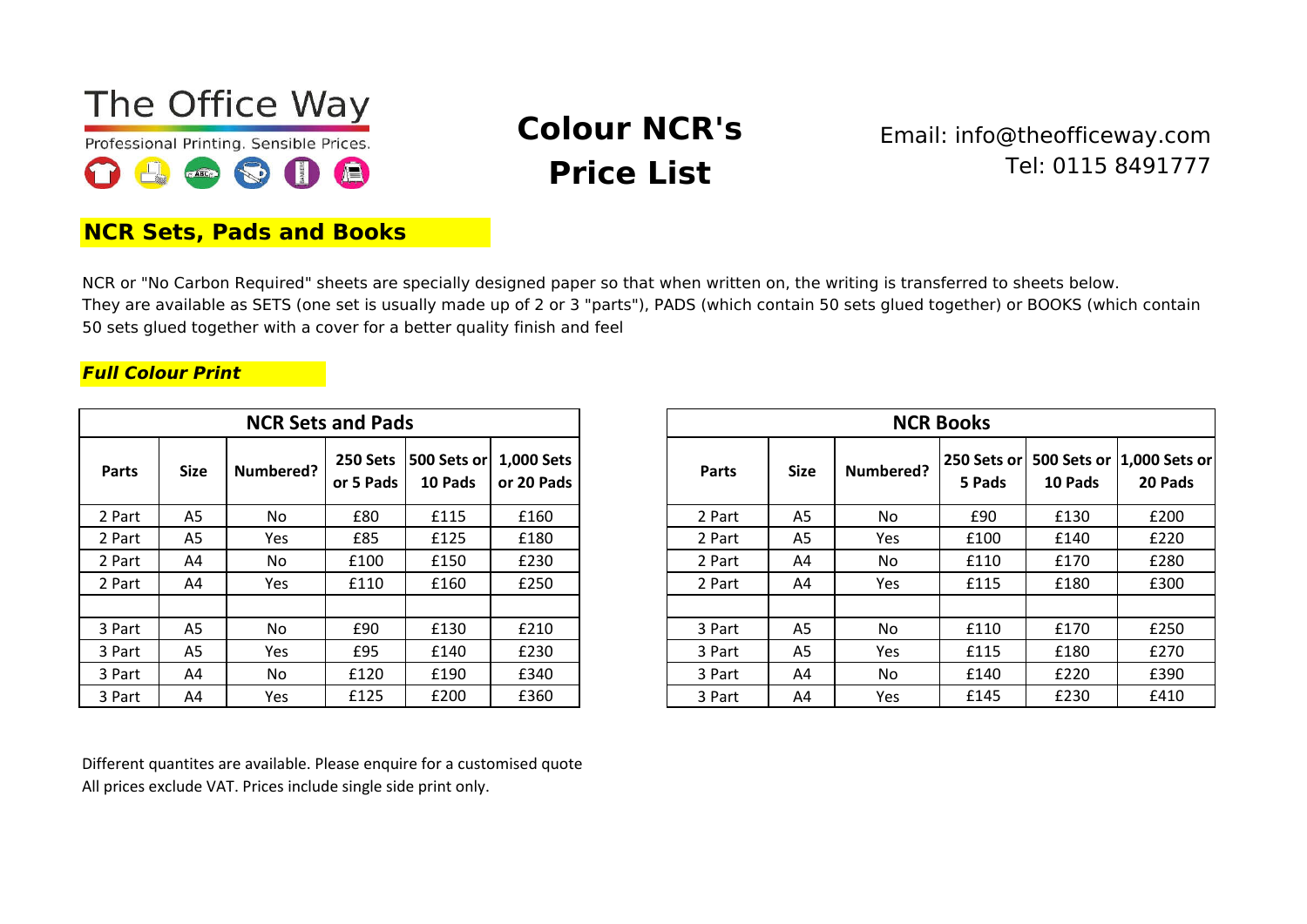

# **Compliment Slips Price List**

Email: info@theofficeway.com Tel: 0115 8491777

## **Compliment Slips**

Compliment slips are 1/3 A4 in size and printed in black and white or full colour.

*Digitally Printed onto 100gsm Bond*

| Colour             | 50  | 100 | 250 | 500 | 1,000 | 2,000 | 5,000 |
|--------------------|-----|-----|-----|-----|-------|-------|-------|
| Greyscale          | £9  | £10 | £19 | £25 |       |       |       |
| <b>Full Colour</b> | £15 | £19 | £34 |     |       |       |       |

Note - with digitially printed compliment slips, there will be a small white border around the edge of each compliment slip

#### *Litho Printed onto 120gsm Bond*

| Colour             | 50 | 100 | 250 | 500 | 1,000      | 2,000 | 5,000 |
|--------------------|----|-----|-----|-----|------------|-------|-------|
| <b>Full Colour</b> |    |     | £34 | £39 | よこつ<br>⊥ບບ | £58   | £79   |

Note - Full colour available right to the edge

Different quantites are available. Please enquire for a customised quote All prices exclude VAT. Prices include single side print only.